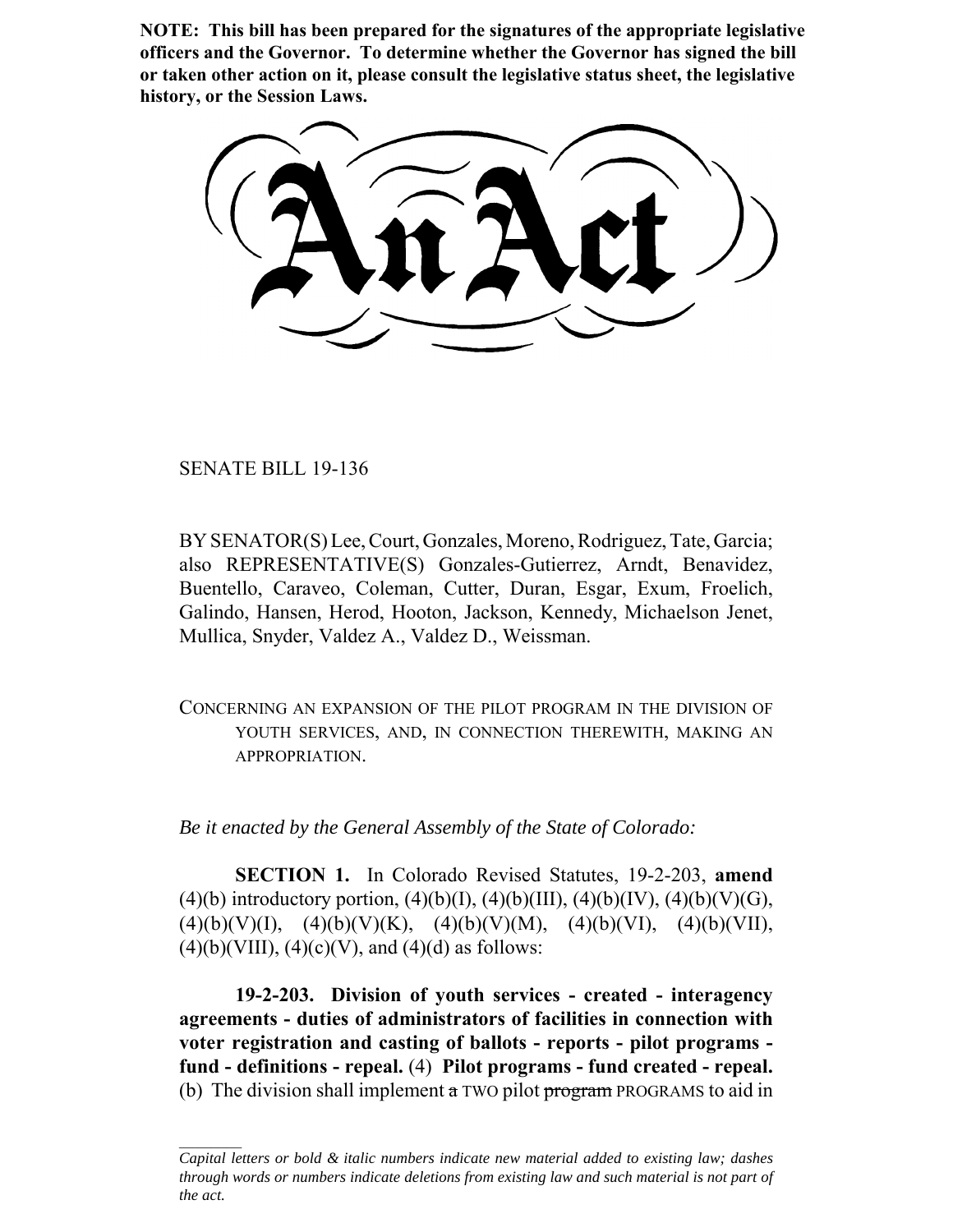the establishment of a division-wide therapeutic and rehabilitative culture. The pilot program PROGRAMS will test the efficacy of a therapeutic group-treatment approach and the ability of the division to keep youths and staff safe without the use of seclusion and mechanical restraints other than handcuffs. In administering the pilot program PROGRAMS, the division shall:

(I) Provide treatment to at least twenty THIRTY-FIVE youths committed to the division's care, divided into groups of no more than twelve FIFTEEN. In selecting youths to participate in the pilot program PROGRAMS, the division shall ensure that the youths reflect a representative cross section of youths committed to the division's care with respect to age and history of violence.

(III) Create teams of youths and staff by assigning each staff member to a group of youths, to which group the staff member remains assigned throughout the pilot program PROGRAMS;

(IV) Require staff assigned to the pilot program PROGRAMS to be trained as youth specialists and have or acquire substantial knowledge of rehabilitative treatment, de-escalation, adolescent behavior modification, trauma, safety, and physical management techniques that do not harm youths; assign no staff members to the pilot program PROGRAMS solely as security staff; and maintain a ratio of staff to youths that meets or exceeds nationally recognized standards and reflects best practices;

(V) Operate healthy, trauma-responsive organizational environments as demonstrated through prosocial, safe, and nonviolent interaction by:

(G) To the extent possible, ensuring that each youth in the pilot program PROGRAMS remains with his or her group and dedicated staff member during waking hours, except for specialized treatment or educational services;

(I) Phasing out completely within the first year of the pilot program the use of NOT USING restraint methods that physically harm youths, including striking youths, using mechanical restraints other than handcuffs, and using pain-compliance or pressure-point techniques;

 $(K)$  Phasing out completely within the first year of the EACH pilot program the practice of placing youths alone in a room or area behind a

## PAGE 2-SENATE BILL 19-136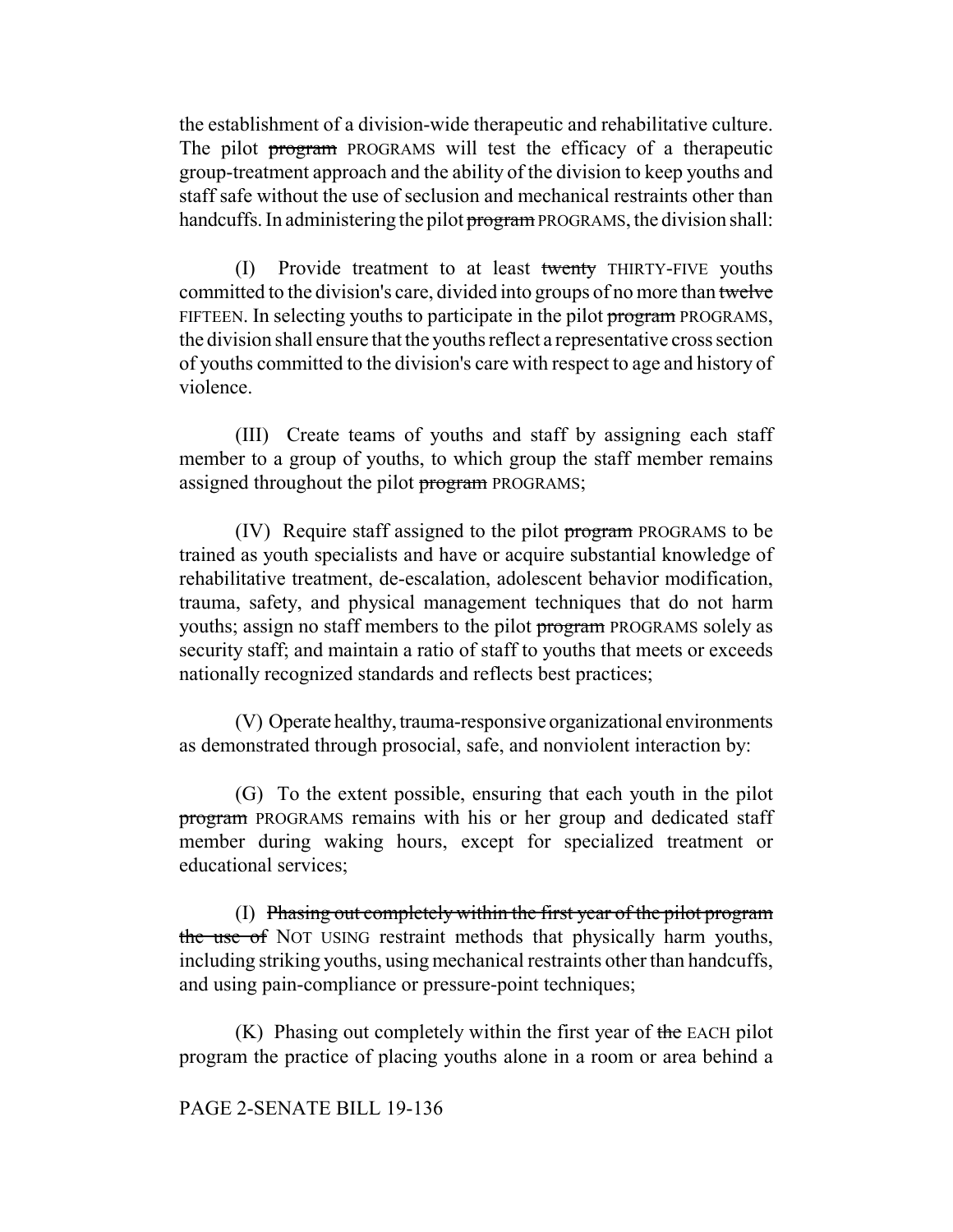locked door from which egress is prevented, except during sleeping hours, and avoiding isolation of youths from their peers;

(M) Providing continuity of services and relationships through a seamless case management system and assignment of a dedicated case manager to each youth, which case manager serves as the primary advocate for the youth and his or her family and works actively with both throughout the pilot program PROGRAMS;

(VI) Contract through a competitive bid process with an independent third party to facilitate, coach, and train staff and leadership throughout the course of the pilot program PROGRAMS. The independent third party must have expertise in systemic cultural transformation of a youth correctional system from a punitive correctional culture to a rehabilitative and therapeutic culture. The independent third party must have experience training staff in providing relationship-based, group-centered, trauma-responsive care and decreasing violence against youths and staff in facilities. The independent third party shall assist with implementation of the pilot program PROGRAMS, provide training for staff working in the pilot program PROGRAMS, and provide at least one three-quarter-time to full-time consultant to provide on-the-ground mentorship, coaching, and training to pilot program staff members throughout the pilot program PROGRAMS. The consultant shall also provide training to the division's leadership regarding the philosophies and techniques used in the pilot program. For the purposes of this subsection (4)(b)(VI), on or before September 1, 2017, the division shall request proposals from candidates. The division shall require each candidate to submit its proposal to the division on or before November 1, 2017, and the division shall contract with a candidate on or before December 1, 2017 PROGRAMS. On or before January 1, 2018, AND CONTINUING THROUGH JUNE 30, 2020, the division shall begin working actively with the contracted independent third party to take the necessary steps to commence the FIRST pilot program as soon as possible, which must begin to serve youths no later than July 1, 2018. AS SOON AS POSSIBLE, BUT NO LATER THAN JANUARY 30, 2020, THE DIVISION SHALL BEGIN WORKING WITH THE SECOND CONTRACTED INDEPENDENT THIRD PARTY TO COMMENCE THE SECOND PILOT PROGRAM, WHICH MUST BEGIN TO SERVE YOUTHS NO LATER THAN JULY 1, 2020.

(VII) (A) Contract through a competitive bid process with an independent contractor other than ONE OF the independent third party

## PAGE 3-SENATE BILL 19-136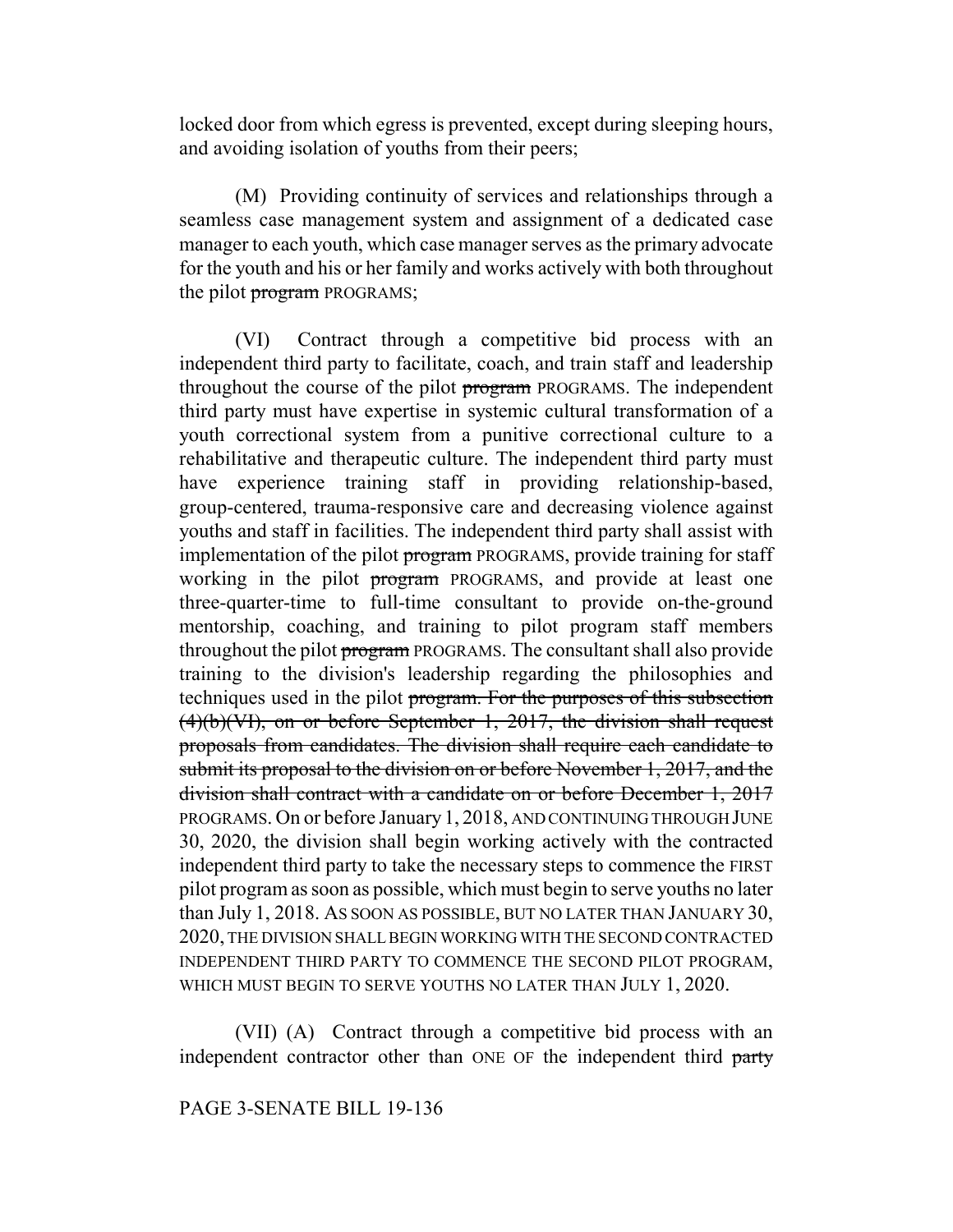PARTIES described in subsection (4)(b)(VI) of this section to evaluate the effectiveness and outcome of the pilot program PROGRAMS. Prior to the start of the EACH pilot program, the division and the contractor shall work together to identify the data points to be collected throughout the pilot program PROGRAMS, which must include, but are not limited to, data concerning fights, assaults on youths, assaults on staff, critical incidents, restraints, mechanical restraints, seclusion, injuries to youths, injuries to staff, criminal charges filed against youths or staff, grievances or complaints regarding abuse that have been filed or sustained, staff absences, staff turnover, and youth educational achievement. The division shall collect the data and make it available to the contractor at the contractor's request throughout the pilot program PROGRAMS. For the purposes of this subsection (4)(b)(VII), on or before September 1, 2017, the division shall request proposals from candidates FOR AN EVALUATION OF THE FIRST PILOT PROGRAM. The division shall require each candidate to submit its proposal to the division on or before November 1, 2017, and the division shall contract with a candidate on or before December 1, 2017. Not later than ninety days after the end of the pilot program OCTOBER 1, 2019, the independent contractor described in this subsection (4)(b)(VII) shall assess the data provided by the division and complete a report evaluating the effectiveness and outcomes of the FIRST pilot program when compared to one or more comparable populations of youths in the division. FOR THE PURPOSES OF THIS SUBSECTION (4)(b)(VII), THE DIVISION SHALL CONTRACT FOR AN EVALUATION OF THE EFFECTIVENESS AND OUTCOMES OF THE FIRST AND SECOND PILOT PROGRAMS WHEN COMPARED TO ONE OR MORE COMPARABLE POPULATIONS OF YOUTHS IN THE DIVISION TO BE COMPLETED NO LATER THAN OCTOBER 1, 2021. The division shall provide the contractor CONTRACTORS all available data requested to complete the report REPORTS.

(B) The independent contractor CONTRACTORS, at least in part, shall base its evaluation THEIR EVALUATIONS of the effectiveness of the pilot program PROGRAMS upon whether it reduces THEY REDUCE the number of fights, critical incidents, assaults on youths, assaults on staff, injuries to youths, and injuries to staff when compared to comparable populations of youths in the division, and whether it reduces THEY REDUCE the number of physical managements and mechanical restraints when compared to comparable populations of youths in the division.

(C) Not later than ninety days after the end of the pilot program OCTOBER 1, 2019, the FIRST independent contractor shall complete the

## PAGE 4-SENATE BILL 19-136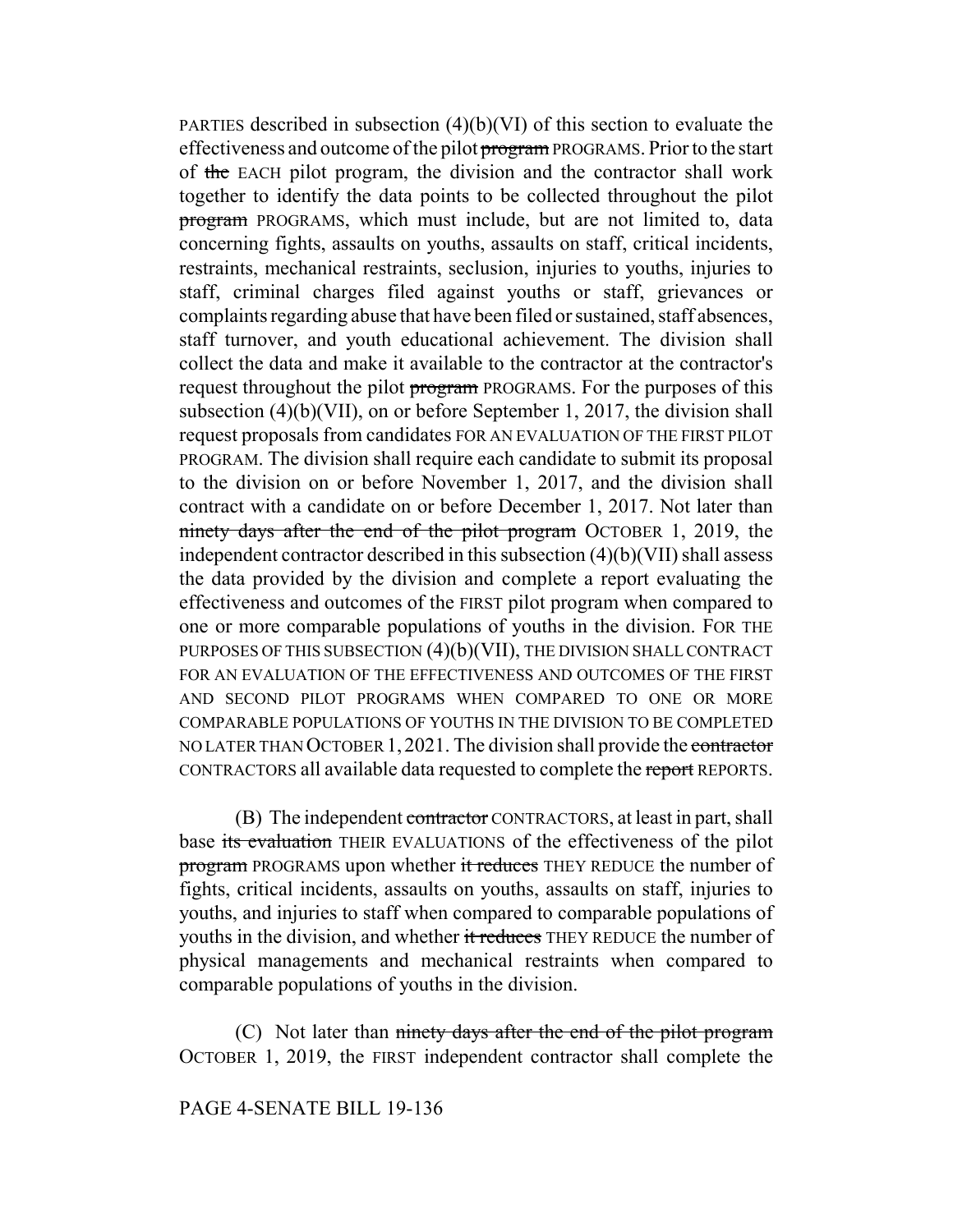report described in subsection  $(4)(b)(H)(A)$  SUBSECTION  $(4)(b)(VII)(A)$  of this section and submit it to the judiciary committees of the house of representatives and the senate, to the public heath care and human services committee of the house of representatives, and to the health and human services committee of the senate, or to any successor committees.

(D) NOT LATER THAN OCTOBER 1, 2021, THE SECOND INDEPENDENT CONTRACTOR SHALL COMPLETE THE REPORT DESCRIBED IN SUBSECTION  $(4)(b)(VII)(A)$  of this section and submit it to the judiciary COMMITTEES OF THE HOUSE OF REPRESENTATIVES AND THE SENATE, TO THE PUBLIC HEATH CARE AND HUMAN SERVICES COMMITTEE OF THE HOUSE OF REPRESENTATIVES, AND TO THE HEALTH AND HUMAN SERVICES COMMITTEE OF THE SENATE, OR TO ANY SUCCESSOR COMMITTEES.

(VIII) Perform the necessary construction and renovation in consultation with the independent third party described in subsection  $(4)(b)(V)$  of this section, to create youth residences for the pilot program PROGRAMS that are home-like and therapeutic, including home-like sleeping quarters and living and group meeting areas.

(c) (V) The state treasurer shall transfer all unexpended and unencumbered money in the fund on  $\frac{\text{H}_y}{1, 2021}$  JANUARY 3, 2022, to the general fund.

(d) This subsection (4) is repealed, effective July 1,  $2021$  2022.

**SECTION 2. Appropriation.** (1) For the 2019-20 state fiscal year, \$259,562 is appropriated to the department of human services for use by the division of youth services. This appropriation is from the general fund. To implement this act, the division may use this appropriation as follows:

(a) \$89,712 for personal services related to institutional programs, which amount is based on an assumption that the division will require an additional 0.5 FTE; and

(b) \$169,850 for operating expenses related to institutional programs.

**SECTION 3. Act subject to petition - effective date.** This act takes effect at 12:01 a.m. on the day following the expiration of the

PAGE 5-SENATE BILL 19-136